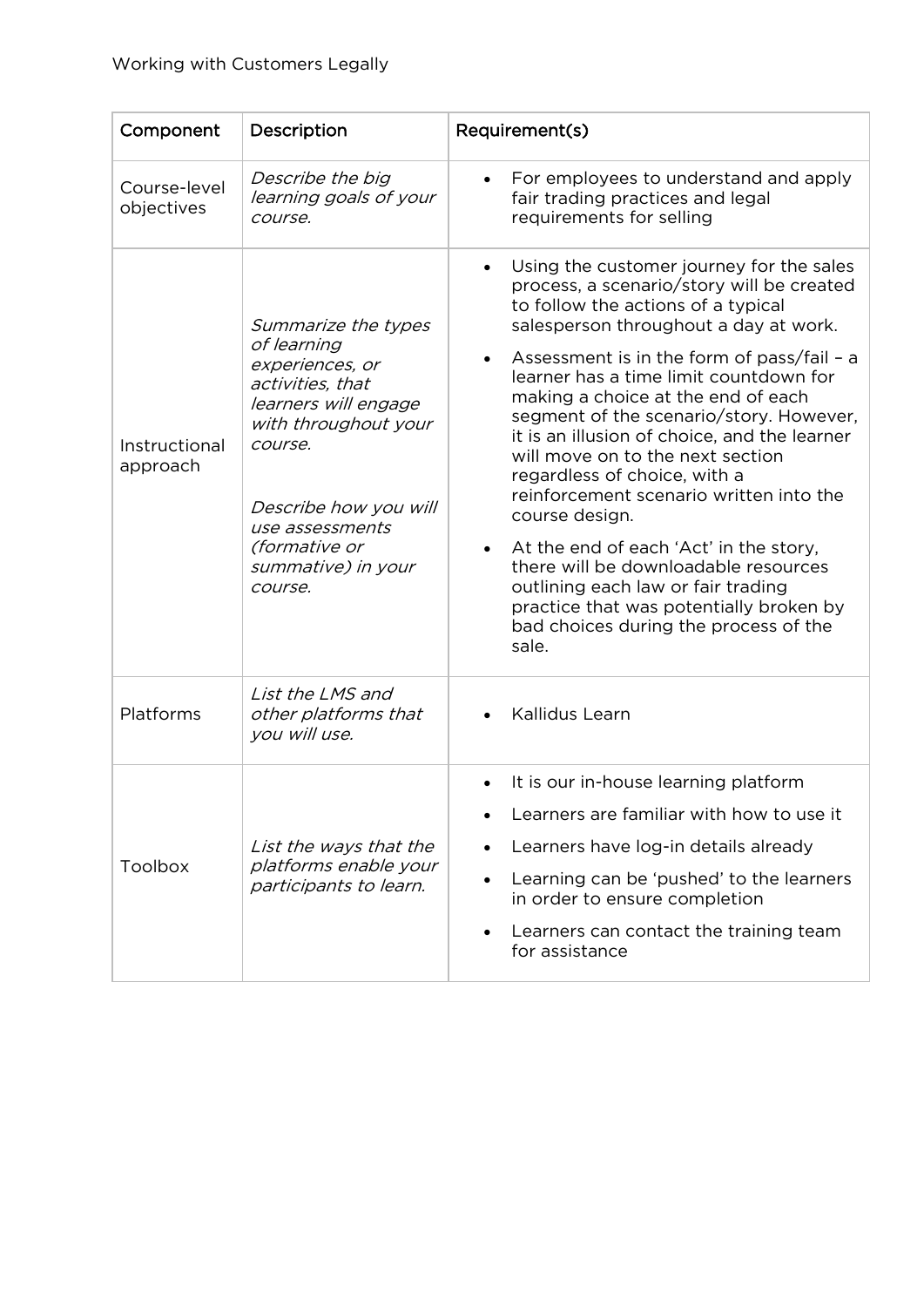|         |                              | For employees to understand and apply fair<br>trading practices and legal requirements for<br>selling                                                                                                                  |
|---------|------------------------------|------------------------------------------------------------------------------------------------------------------------------------------------------------------------------------------------------------------------|
|         |                              | Understanding the meaning of distance<br>$1_{\cdot}$<br>sales and the requirements involved                                                                                                                            |
|         |                              | An awareness of vulnerable customers<br>2.<br>and our responsibility towards them                                                                                                                                      |
|         |                              | Knowing how to apply fair and honest<br>3.<br>trading practices and consumer law                                                                                                                                       |
|         |                              | Understanding the consequences of<br>4.<br>breaking the law                                                                                                                                                            |
| Course  | <i>Use a CLO to create a</i> |                                                                                                                                                                                                                        |
|         |                              |                                                                                                                                                                                                                        |
| outline | learning journey.            | Understanding the meaning of distance sales<br>and the requirements involved                                                                                                                                           |
|         |                              | Present a typical example of a distance sale<br>scenario, such as an email request to return a<br>car.                                                                                                                 |
|         |                              | This is a flipped learning situation, wherein the<br>information is not presented first, the learner<br>will be given the scenario and asked to make a<br>choice before the information is reinforced or<br>presented. |

## **The Analysis Canvas for this course**

| Component  | <b>Description</b>                                                                                                                                                                                                                                                                                                                                                                                                                                                                                    |
|------------|-------------------------------------------------------------------------------------------------------------------------------------------------------------------------------------------------------------------------------------------------------------------------------------------------------------------------------------------------------------------------------------------------------------------------------------------------------------------------------------------------------|
| The prompt | We need our employees to understand the urgency<br>and consequences of not following the law when<br>selling to our customers. There are specific consumer<br>laws that - if broken - could result in limitless fines<br>and up to two years imprisonment. These are serious<br>consequences! Cutting corners and sneakily breaking<br>the rules just can't happen.<br>A course about working with customers legally should<br>exist because our employees are not consistently<br>following the law. |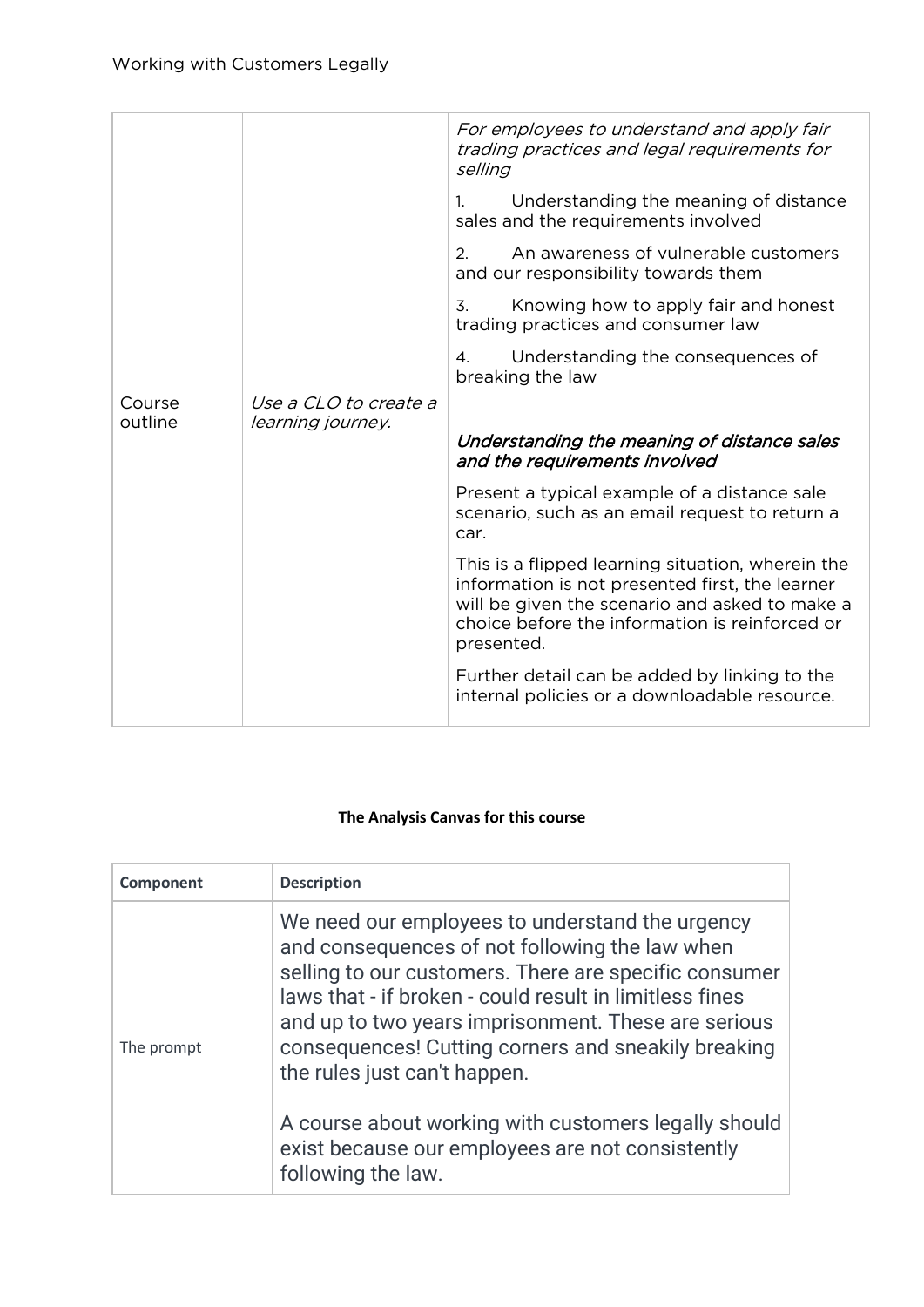|                            | We know they are not consistently following the law,<br>because we are being brought into court and paying<br>fines as a company, as well as having to conduct<br>formal grievances.                                                                                                                                                           |
|----------------------------|------------------------------------------------------------------------------------------------------------------------------------------------------------------------------------------------------------------------------------------------------------------------------------------------------------------------------------------------|
| The need for the<br>course | A self-paced, group-wide assigned course about<br>working with customers legally should exist because<br>our sales people need to understand the importance<br>of our legal obligations as a company but also how<br>the consequences could impact them personally<br>(formal grievance, loss of job, potential fines or even<br>imprisonment) |
|                            |                                                                                                                                                                                                                                                                                                                                                |

## **Joe the Newbie**



Joe is 22 and has previously worked in a call centre – now selling cars for the first time. He takes the same approach to his new job as his old one, namely, doing the minimum amount of work required at all times. He's happy to learn from his colleagues, but doesn't believe selling cars is "that important" so isn't worried about

following process to the letter. He will do what he's told – for a while. But if cutting corners leads to better sales, he'll do that too. Selling cars is just a job, after all.

Learner personas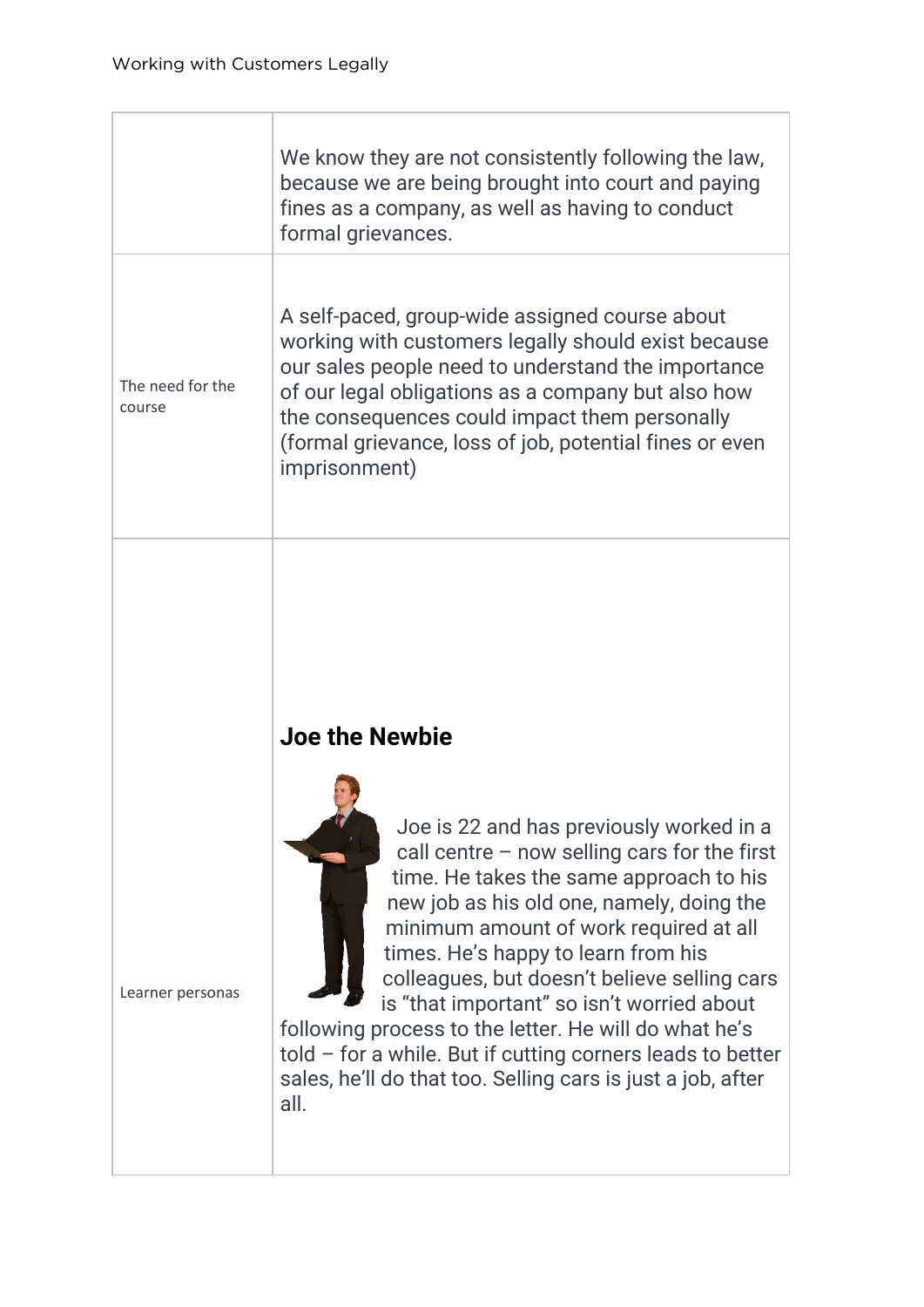

Matt is 47 and has been selling cars all his career. He's been managing a small dealership for five years now, and definitely knows his stuff. However, he doesn't see the

point in all this paper pushing, it takes away from making sales – which is all his manager seems to care about. He doesn't have time to support his team with their training  $-$  they just need to get on with it. He knows the law, but doesn't seem to be worried about possibly breaking it – there isn't enough time to worry.



## **Asha the Career Climber**

Asha is 29, has a degree in business studies, and is determined to become a dealership manager by her 30th birthday. She is a stickler for the rules, knows the law and her obligations inside and out, and doesn't like to deviate from procedure. Nobody's perfect, however, and sometimes procedure (or what her manager asks her to do…) is different from what the law says. That's sometimes a tricky one for her to deal with.